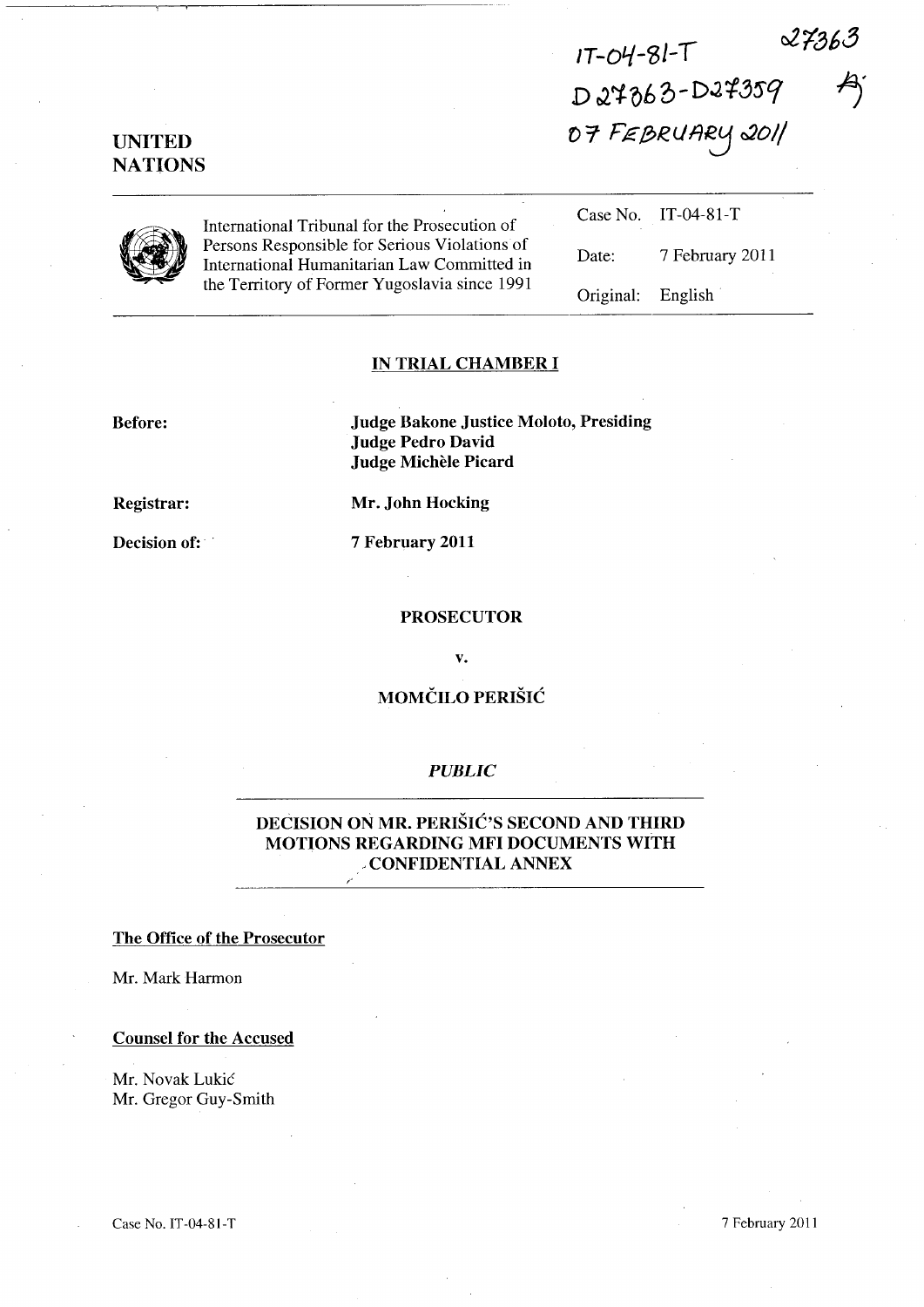**TRIAL CHAMBER I** ("Trial Chamber") of the International Tribunal for the Prosecution of Persons Responsible for Serious Violations of International Humanitarian Law Committed in the Territory of the former Yugoslavia since 1991 ("Tribunal") is seised of "Mr. Perisic's Second Motion Regarding MFI Documents with Confidential Annex", filed partially confidentially on 10 January 2011 ("Second Motion") and of "Mr. Perisic's Third Motion Regarding MFI Documents", filed publicly on 20 January 2011 ("Third Motion") and hereby renders its Decision.

## **I. SUBMISSIONS**

1. In its Second and Third Motions the Defence informs the Chamber that it now has the proper translations of numerous documents previously marked for identification  $("MF]$ ") by the Trial Chamber.<sup>1</sup> The Defence seeks leave to (i) attach official translations to D55, D56, D57, D75, D299, D324, D354, D462, D463, D464, D467, D502; (ii) replace the existing *B/C/S* version of D184 with the complete one bearing document Id 1D13-0515; (iii) attach the complete CLSS translations to D200, D271, D276, D277, D278, D279, D280, D281, D282, D283, D284, D285, D286, D287, D288; (iv) replace the existing pages of transcription and English translation of D352; (v) replace the existing translations of D330,<sup>2</sup> D440, D441, D442, D455 and D510 with the revised CLSS translations.3 The Defence seeks the admission of all the aforementioned documents into evidence. Furthermore, it seeks admission into evidence of D94.<sup>4</sup>

2. The Prosecution in its Response does not oppose the admission of the documents in the Motion but for document  $D510$ .<sup>5</sup>

### **H. APPLICABLE LAW**

3. The Trial Chamber recalls the law applicable to the present Motions as set out in a previous decision of this Trial Chamber.<sup>6</sup>

## **HI. DISCUSSION**

 $<sup>1</sup>$  Second Motion, para. 6; Third Motion, paras 4-6.</sup>

<sup>&</sup>lt;sup>2</sup> Third Motion, para. 4. Concerning document D330, the Defence seeks the admission into evidence of the following pages (in B/c/S): 2-5, 7, 11-14, 19,20,23,27,30,34,54,60,69,72,74,77, SO, SI, S2 and 93, whose translation in ecourt is uploaded under Doc ID ID21-00S4.

Second Motion, para 6. Concerning documents D462, D463, D464 and D467, the Defence communicated to the Chambers Legal Officer via email that the existing versions were replaced with the respective official translations attached in the Annex to the Motion; Third Motion, paras 2-6.

<sup>&</sup>lt;sup>4</sup> Second Motion, Part III; Third Motion, para. 3, Part III.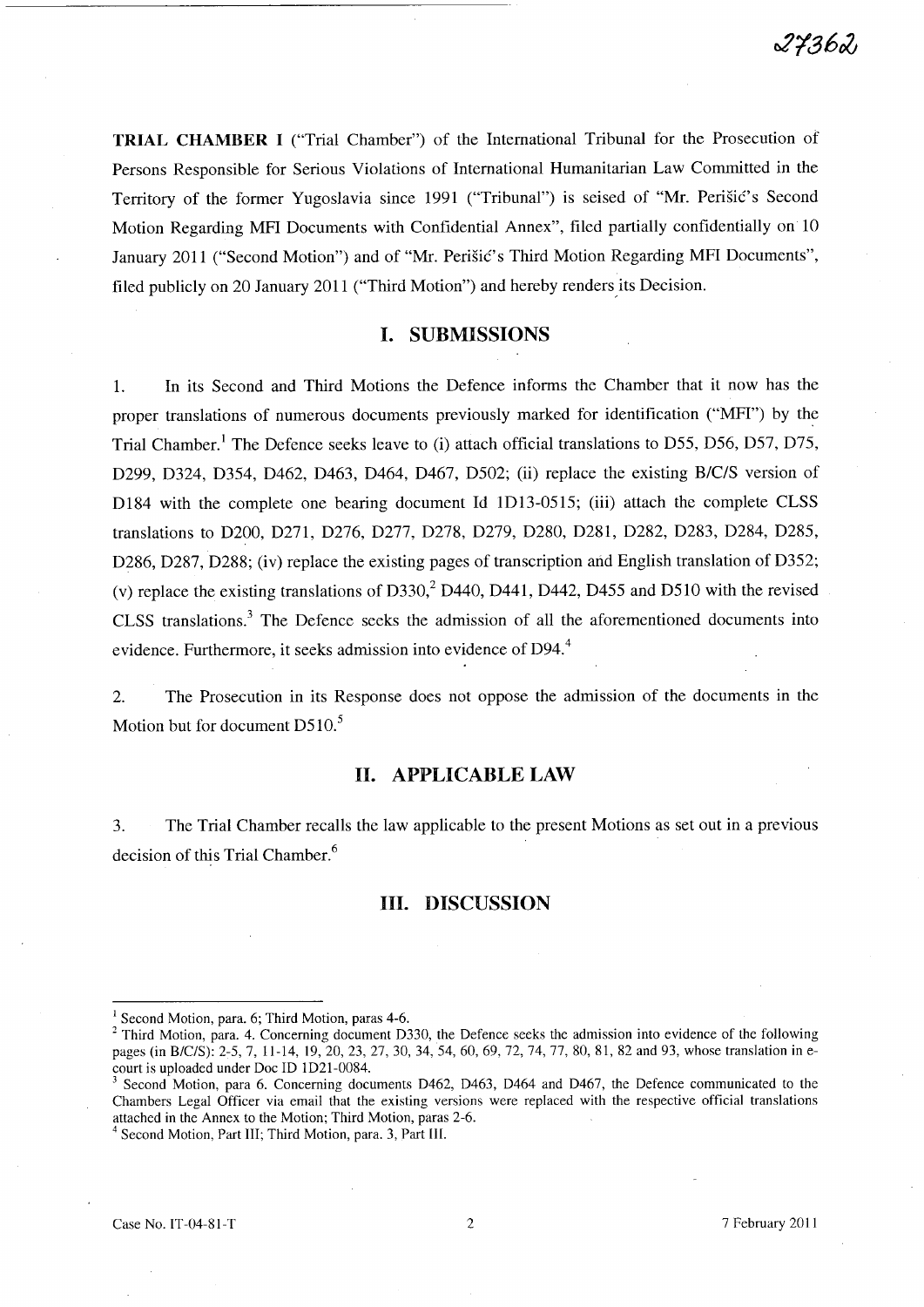### 1. Documents MFI'd Pending Official Translations

4. The Trial Chamber notes that the following documents: D55, D56, D57, D75, D299, D324, D354, D462, D463, D464, D467 and D502 were MFI'd pending official translations.<sup>7</sup> The Defence submits that the official translations have now been uploaded into e-court and it therefore seeks permission to attach these official translations to the original versions in e-court and replace the existing translations.<sup>8</sup> The Trial Chamber finds that the Defence has complied with its obligation and therefore admits these documents into evidence.

### 2. Documents MFI'd Pending CLSS Translation of Complete Document

5. The Defence submits that the complete CLSS translations of documents D200, D271, D276, D277, D278, D279, D280, D281, D282, D283, D284, D285, D286, D287 and D288 are now available and have been uploaded into e-court.<sup>9</sup> The Trial Chamber notes that these documents were MFI'd pending a completion of CLSS translations.<sup>10</sup> The Trial Chamber is satisfied that this condition for admission of D200, D271, D276, D277, D278, D279, D280, D281, D282, D283, D284, D285, D286, D287 and D288 has been met. The Trial Chamber is also satisfied that the conditions stipulated in Rule 89 of the Rules of Procedure and Evidence ("Rules") have been fulfilled and therefore admits them into evidence.

# 3. Documents MFI'd Pending Revised CLSS Translations

6. The Defence submits that D330, D440, D441, D442, D455 and D510 were MFI'd due to translation issues.<sup>11</sup> The Defence submits that it has been provided with revised translations from CLSS and has uploaded them into e-court.<sup>12</sup> It therefore requests that they be substituted for the ones currently on record and admitted into evidence.<sup>13</sup> The Trial Chamber notes that these documents were MFI'd pending the verification of their English translations. The Trial Chamber is satisfied that the condition for admission of D330, D440, D441, D442 and D455 has been met and therefore admits them into evidence. In relation to D51O, the Trial Chamber notes that the Prosecution states that it would not oppose its admission provided it receives a stipulation as agreed

<sup>10</sup> T. 9966; 10888-10889.

<sup>5</sup> Response to Mr. Perisic's Third Motion Regarding MFI Documents" filed publicly on 02 February 2011 ("Response").

<sup>6</sup> Decision Regarding Outstanding Documents Marked for Identification, 21 December 2009, paras 9-13.

<sup>7</sup> Second Motion, para. 1; Third Motion, paras 4-6.

<sup>8</sup> Second Motion, para. 6; Third Motion, para. 4.

<sup>&</sup>lt;sup>9</sup> Second Motion, para. 3.

<sup>&</sup>lt;sup>11</sup> Second Motion, para. 5; Third Motion, paras 5-6.

<sup>&</sup>lt;sup>12</sup> Second Motion, para. 5; Third Motion, paras 5-6.

<sup>&</sup>lt;sup>13</sup> Second Motion, para. 5; Third Motion, paras 5-6.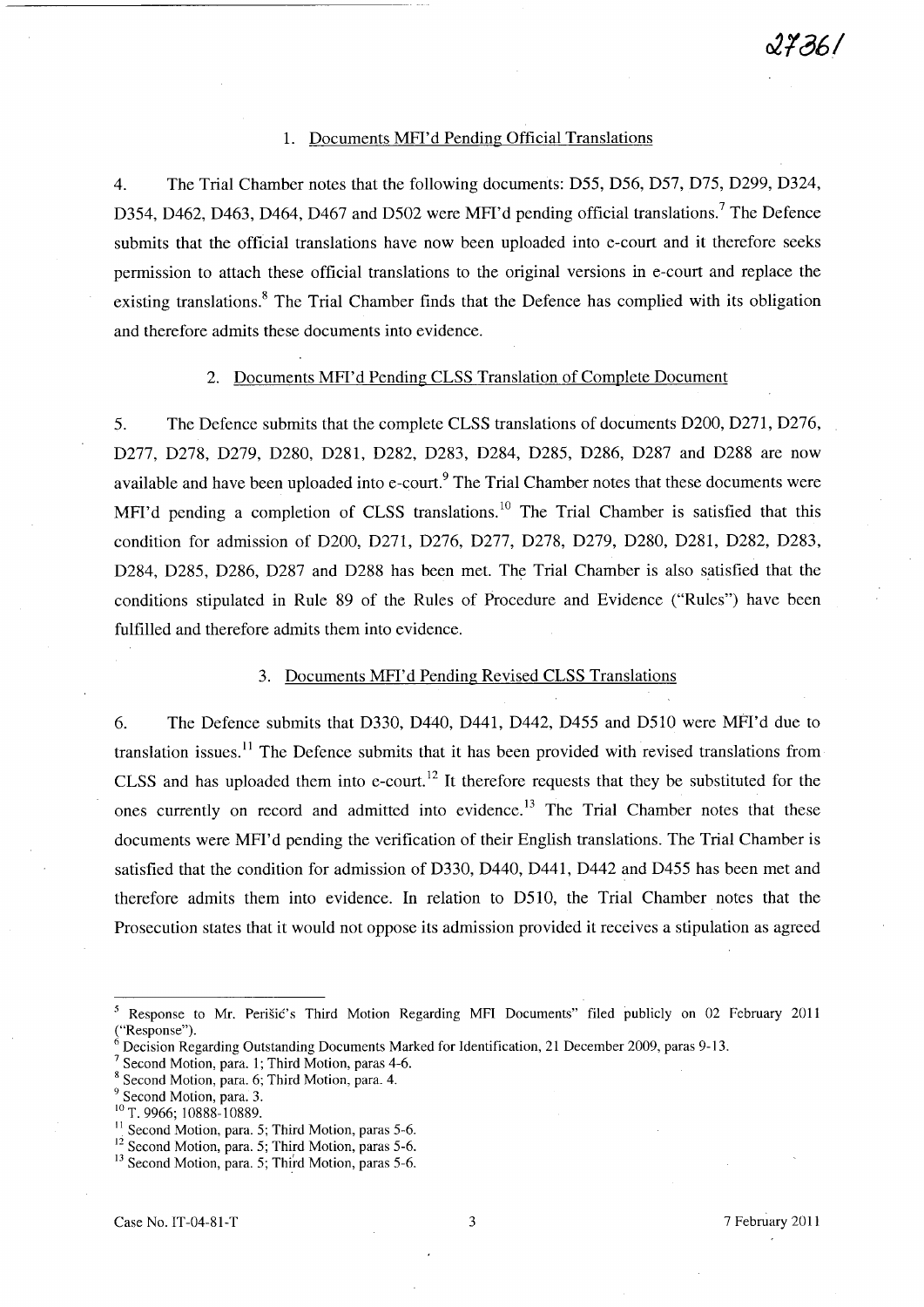in a meeting between the parties.<sup>14</sup> The Trial Chamber defers its ruling on this document pending receipt by the Prosecution of that stipulation.

## 4. D94

7. The Trial Chamber notes that D94 was MFI'd pending the Parties resolving their disagreement relating to the document.<sup>15</sup> The Defence submits that the disputed issue between the Parties relating to document D94 has now been resolved and it therefore now seeks the admission of D94 into evidence.<sup>16</sup> The Trial Chamber finds D94 relevant and of probative value and admits it into evidence.

### 5. D184

8. In relation to D184, the Defence submits that it was MFI'd because the *B/C/S* version of the document as uploaded in e-court did not have the first page of the document.<sup>17</sup> On 26 August 2009, the entire document along with its first page was uploaded into e-court bearing the number Doc **Id**  1D13-0515. 18 The Defence therefore requests the substitution of the previous *B/c/S* version with the new one and its admission into evidence.<sup>19</sup> The Trial Chamber finds the Defence has complied with its obligation and admits the document into evidence

#### 6. D352

9. The Chamber notes that D352 was MFI'd because an official CLSS translation was missing. 2o The Defence submits that a revised *B/c/S* transcription and an official CLSS translation are now available and have been uploaded into e-court. The Trial Chamber is satisfied that the conditions for admission are satisfied and D352 is therefore admitted into evidence.

## **IV. DISPOSITION**

**PURSUANT TO** Rules 54 and 89 of the Rules, the Trial Chamber:

**GRANTS** the Motions;

<sup>18</sup> Second Motion, para. 2. T. 8847.

<sup>&</sup>lt;sup>14</sup> Response, para. 3. The Prosecution states that in a meeting it had with the Defence on 13 January 2011, the latter agreed to insert a stipulation to the effect that the initials noted after the first handwritten note in the document are MP which corresponds to Momčilo Perišić.

 $15$  T. 6221-6222.

<sup>&</sup>lt;sup>16</sup> Third Motion, para. 3.

<sup>&</sup>lt;sup>17</sup> Second Motion, para. 2.

<sup>&</sup>lt;sup>19</sup> Second Motion, para. 2.

<sup>&</sup>lt;sup>20</sup> Second Motion, para. 4.